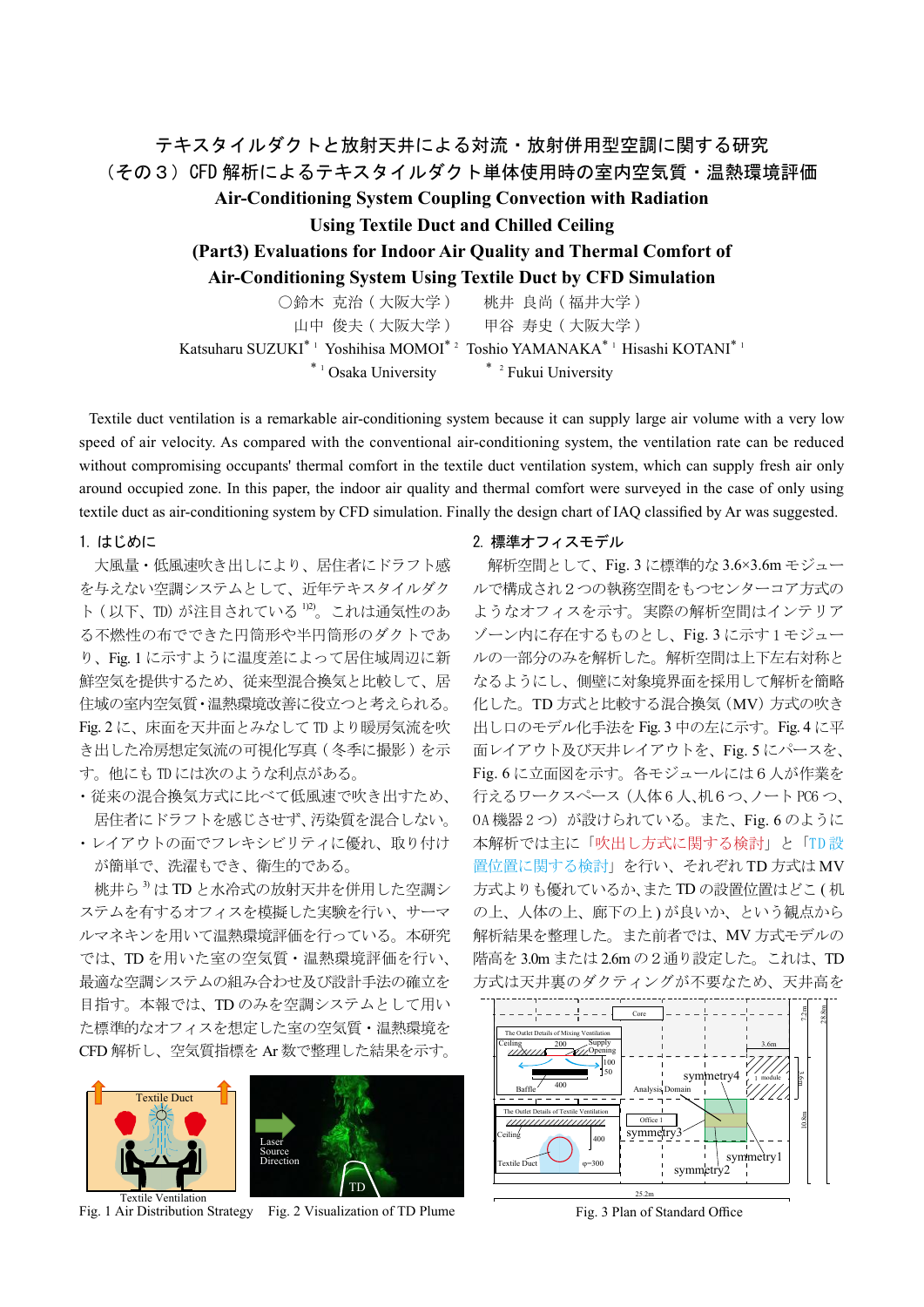

Fig. 6 Elevation of Analysis Domin (ventilation system / setting location of TD)

MV方式に比べて高できるためである。一方、階高を変 えたことによる影響も考慮するため、MV方式ではTD 方式と同じ階高の条件も設定した。Table 1 に発熱条件 を示す。発熱条件には、「全員着席時」と「半分着席時」 の二通りを想定し、各値は文献<sup>4)</sup>により決めた。Table 2 に解析条件を示す。流れ場·温度場·濃度場 (CO。、トレー サーガス)を解析し、誤差の収束、収束解を得られたか、 熱量収支バランス等の観点から解析精度を担保した。ま た、Table 3 に各解析ケースの境界条件を示す。各境界条 件は完全混合時に熱負荷を取り除ける換気量、温度差を 設定した。MV 方式では温度差は 2,4,6℃ 差、TD 換気方 式では温度差は8,12,16℃差としたが、これは予備解析 で8℃以上の温度差にしないと TD からの気流が下降し 。なかったためである

### 3. 乱流モデルとメッシュ分割による予備解析

TDを空調システムとして用いる場合、Chen らによっ  $\tau$ 標準  $k$ - $\varepsilon$ モデルの有用性が示されている $^{5)}$ 。また、吹 出し気流が10<sup>2</sup>[m/s]オーダーと非常に低風速になるため、 乱流モデルとして低 Re 型 k-ε モデル (Abe-Kondoh-Nagano モデル; AKN)についても検討を行った。また、乱流モ デルの違いとメッシュの細かさをパラメータとして予備 解析を行った (Table 4)。

メッシュ数は、標準分割 (standard) では壁面回り・人 体回りは20mm、周辺は40mmで分割し計 836,700 メッ シュ、詳細分割(fine) では壁面回りは10mm、人体回りは 20mm、周辺は40mmで分割し計5,735,400メッシュとした。 Fig. 7 に各ケースの壁面近傍第一メッシュの平均 (およ び最大、最小)y+[-]を示す。細かく分割した caseC,D で 壁面近傍第一メッシュが粘性底層付近まで達している。 SKE では壁関数として EWT を採用しているため、y<sup>+</sup>[-] 値の影響はないと思われる<sup>6</sup>。

| Table 1 Heat Value Condition |                  |            |                |                                                        |
|------------------------------|------------------|------------|----------------|--------------------------------------------------------|
| Name                         | Heat<br>Value[W] | Number [-] |                | <b>Note</b>                                            |
|                              |                  | All member | Half member    |                                                        |
| Human body                   | 60               | 2          |                | with CO <sub>2</sub> supply surface                    |
| Laptop                       | 30               | 2          |                | $\overline{\phantom{0}}$                               |
| Lighting                     | 32               | 2          | $\overline{c}$ | $60\%$ on Lighting position, $40\%$ on desk and floor  |
| OA Machine                   | 150              |            |                | calculated as 1.500W each module and 30% of load ratio |
| Total Heat Gain [W]          |                  | 394        | 304            |                                                        |

|             |                       | Table 2 Analysis Condition                                                   |  |
|-------------|-----------------------|------------------------------------------------------------------------------|--|
| CFD Code    |                       | <b>ANSYS FLUENT 16.1</b>                                                     |  |
|             | Turbulent Model       | Standard k-ε Model<br>Low Re k-ε Model (Abe-Kondoh-Nagano;AKN)               |  |
|             | Algorithm             | <b>SIMPLE</b>                                                                |  |
|             | Discretization Scheme | Body Forced Weighted(pressure term) / QUICK (others)                         |  |
| Mesh        | Mixing Ventilation    | 836,700                                                                      |  |
|             | Textile Ventilation   | 5.735,400                                                                    |  |
|             | Inlet                 | The Boundary Condition is reffered Table 3.                                  |  |
|             | Outlet                | Natural Flow out (Flow Reserved)                                             |  |
| Wall        | Floor and Ceiling     | no slip, Insulation, Enhanced Wall Treatment                                 |  |
|             | Side                  | symmetry                                                                     |  |
| Contaminant | tracer-gas            | generated as space uniform(Passive Contaminant)                              |  |
|             | CO <sub>2</sub>       | $0.02\mathrm{[m^3/h]}$ , 100% of CO <sub>2</sub> is generated by human body. |  |
| Density     |                       | <b>Boussinesq Approximation</b>                                              |  |

### Table 3 Boundary Condition

|  | Mixing Ventilation |                                                                                                 |  |
|--|--------------------|-------------------------------------------------------------------------------------------------|--|
|  |                    | case No.   Velocity [m/s]   Temperature[°C]   Target Temp.[°C]   Room Height[m]   Heat Value[W] |  |

| .                          | 1.90000111100001 |                 | $1.01 \times 10.01$ | $1000 \text{ m}$ | $110011 + 011001111$ |  |
|----------------------------|------------------|-----------------|---------------------|------------------|----------------------|--|
|                            | 4.11             | 24              |                     | $3.0$ or $2.6$   |                      |  |
| 2                          | 2.04             | 22              |                     |                  | 394                  |  |
|                            | 1.35             | 20              | 26                  |                  |                      |  |
|                            | 3.17             | 24              |                     |                  |                      |  |
|                            | 1.58             | 22              |                     |                  | 304                  |  |
| 6                          | 1.04             | 20              |                     |                  |                      |  |
| <b>Textile Ventilation</b> |                  |                 |                     |                  |                      |  |
| case No.                   | Velocity $[m/s]$ | Temperature[°C] | Target Temp.[°C]    | Duct Diameter[m] | Heat Value[W]        |  |
|                            | 0.036            | 18              |                     |                  |                      |  |
| 2                          | 0.028            | 16              |                     |                  | 394                  |  |

| $\overline{a}$<br>┘ | 0.023 |    | 26 | 0.3 |     |
|---------------------|-------|----|----|-----|-----|
| 4                   | 0.028 | 18 |    |     |     |
| 5                   | 0.022 | 16 |    |     | 304 |
| 6                   | 0.018 | 14 |    |     |     |

Table 4 Preliminary Analysis cases

|           |            | Mesh     |        |  |
|-----------|------------|----------|--------|--|
|           |            | standard | fine   |  |
| Turbulent | <b>SKE</b> | case A   | case C |  |
| Model     | ΔKΝ        | case B   | case D |  |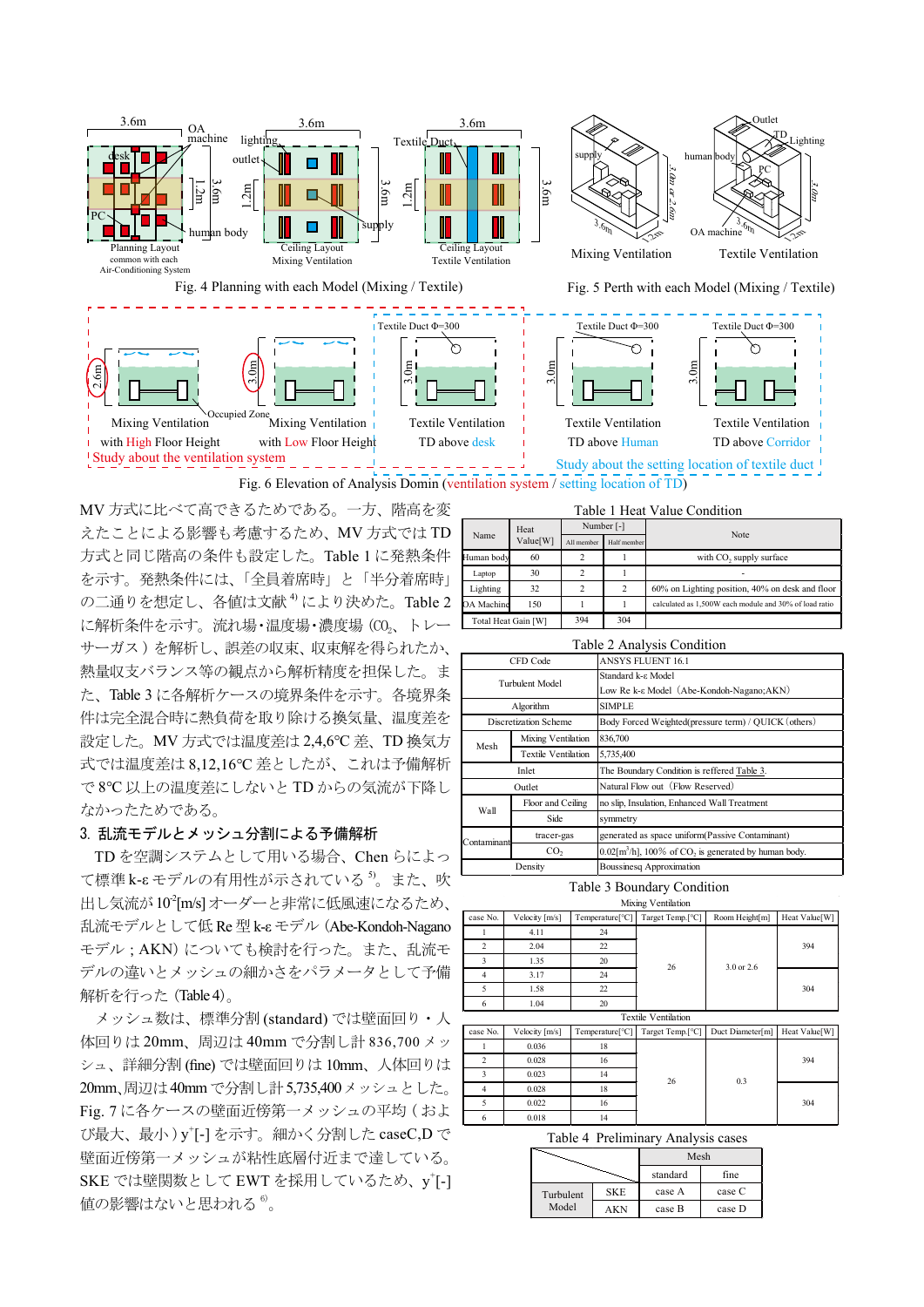Fig. 8 に予備解析の結果を風速ベクトル図で示す。TD からの明確な下降気流が見られるのはcaseDのみであり、 他のケースでは下降気流となっていない。よって、以後 TD方式の場合は caseD を用いる。一方、MV 方式の場 合は caseA で十分な精度が得られた。



Fig. 7 Averaged y<sup>+</sup> Comparison (Preliminary Analysis)



Fig. 8 Velocity Vector on plane z=600mm (Preliminary Analysis)

#### 4. 吹出し方式に関する検討

Fig. 9 に TD を机の直上に設置した条件 (case1) の結果 (風速コンター、鉛直分布)を示す。TDには0.036m/sの 初期風速のみ与えたが、TD直下 ((x,z)=(1,800,600)) では 一部風速が最高 0.4m/s にまで達している。これは、Fig. 8 のベクトル図 (caseD) より、周辺空気の巻き込みにより 風速が増加したものと考えられる。

次に、各ケースの上下温度差分布を Fig. 10 に示す (ただし TD 換気方式の case5,6は収束が不十分である可能性 がある)。一般的な居室において、居 室上部で高温で、床近傍が低温である 室内では、熱的不快感を生じ、ASHRAE Standard  $55-2013^7$  によると頭部温度と 脚部温度差が3℃以内となることが居 住者の温熱環境上望ましいとされてい る。一般的に頭部が脚部より冷える逆 転現象 (頭寒足熱) が起こることはま



Fig. 9 Velocity Contour and vertical distribution (case1) れだが、これはより望ましいこととされている。結果よ り、上下温度差はいずれの換気方式でも推奨値以下であ るが、TD方式において「頭寒足熱」が観測され、より 望ましい温熱環境を形成したといえる。TDによる下降 。気流が頭部を局所的に冷却するためである

Fig. 11 に各ケースの規準化居住域濃度 C<sub>n</sub> を ( 居住域 平均濃度  $C_a$  と排気濃度  $C_e$  の比  $(C_n = C_a/C_e)$ ) を示す。居 TD 方式において、MV 方式の場合よりもわずかに優れ た値を示した。MV方式では階高によらず特に高風速の casel で滞留が見られた。よって空気質·温熱環境双方 の面からTD方式はMV方式よりも優れているといえる。

## 5. TD 設置位置に関する検討

Fig. 12 に 3 か所の TD 設置位置 (Fig. 6 右側に示す 3 か 所で、机上、人体上、廊下上)について検討した上下温 度差分布を示す。机上で最も良い値を示すのは、TD下 降気流が机に衝突し、冷気が居住域に効率的に供給され るためと思われる。一方人体上に設置した場合、TD下 降気流が人体からの上昇プルームと衝突し、居住域に冷 気が到達しないため、上下温度差ができると考えられる。



Fig. 10 Temperature Difference between Top and Bottom (ventilation system)